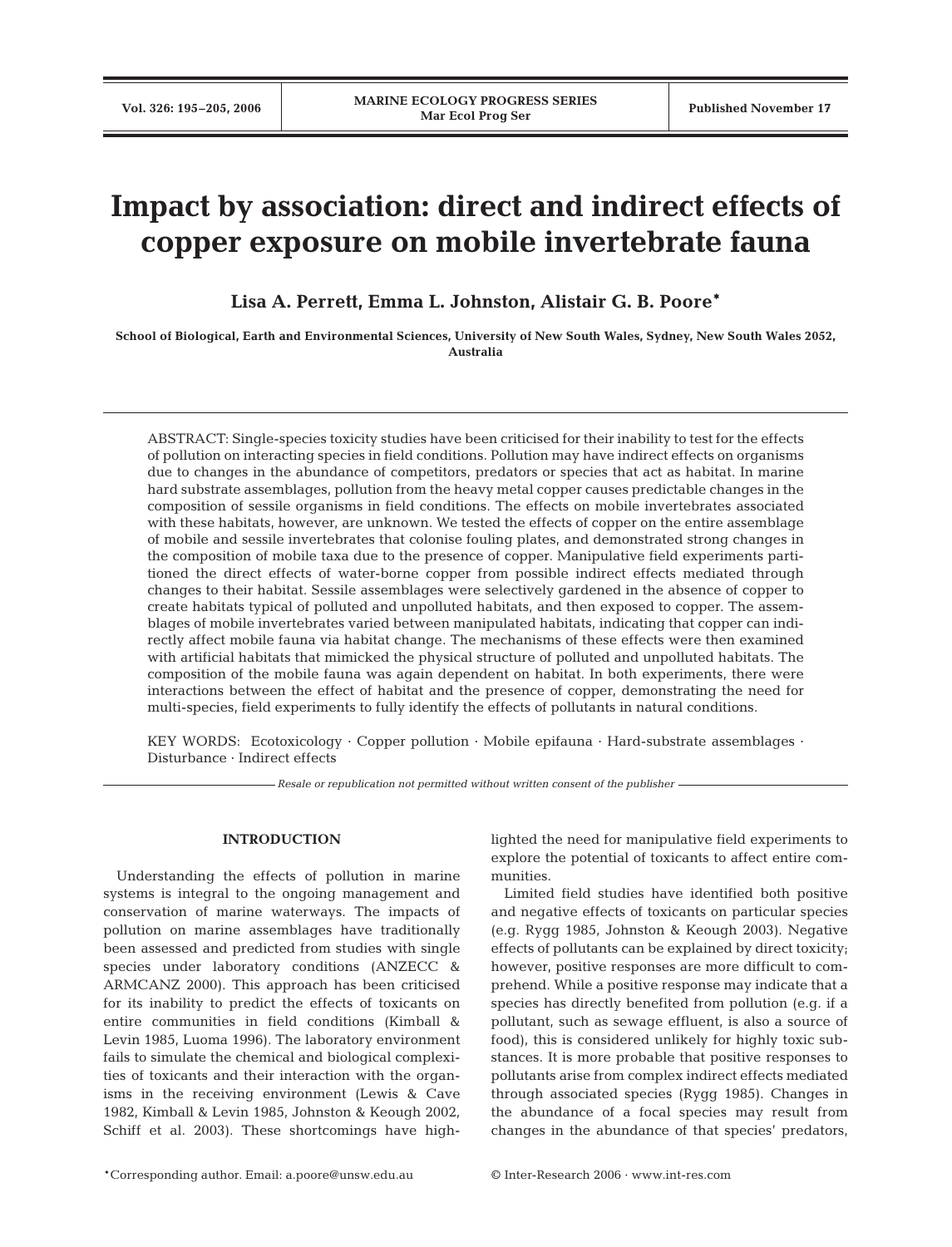competitors or those species used as habitat. Such indirect effects are well documented in the marine environment and are acknowledged as an important influence on marine community structure (Menge 1995). Despite their likely importance, there are few studies that have explicitly tested for possible indirect effects of toxicants in any natural ecosystem (see Johnston & Keough 2003 for an exception).

Most sessile marine organisms provide food and/or habitat for a diverse and abundant assemblage of small mobile invertebrates (e.g. seagrass, Jernakoff et al. 1996; macroalgae, Poore et al. 2000; sessile invertebrates, Bradshaw et al. 2003). With changes to the composition and physical structure of such biogenic habitats in the presence of pollution, it is highly likely that pollution can influence mobile invertebrates both directly (via water-borne contaminants) and indirectly through changes to their habitat. Indirect effects are likely as both biological (e.g. species identity, Poore et al. 2000; provision of food, Holloway & Keough 2002) and physical (e.g. habitat complexity, Almany 2004) characteristics of sessile assemblages can strongly affect the abundance and composition of associated mobile invertebrates.

In hard substrate assemblages, manipulative field experiments have found that pollution by the heavy metal copper has both direct and indirect effects on sessile marine invertebrates (Johnston & Keough 2002, 2003). In the presence of copper, the density of solitary ascidians dramatically decreases, while the abundance of serpulid polychaetes greatly increases. The increase in serpulids in the presence of copper was an indirect effect of the pollutant, mediated through competition for space (Johnston & Keough 2002, 2003). Given that these sessile invertebrates are also habitat for a diverse array of small, mobile invertebrates, the demonstrated effects of copper on sessile assemblages may have further consequences for the ecology of the entire assemblage.

Despite the likelihood of pollution affecting mobile invertebrates indirectly (via changes to the habitat), no field experiments have examined both direct and indirect effects of a toxicant on an entire assemblage of mobile invertebrates. To address this shortcoming, we aim to test the relative importance of direct and indirect effects of copper pollution on the mobile invertebrates associated with hard-substrate sessile assemblages. We asked 3 specific questions: (1) Are natural assemblages of mobile invertebrates affected by copper pollution? (2) Are any changes in the assemblage of mobile invertebrates in the presence of copper caused by the toxicant directly, or indirectly by changes in the associated sessile fauna? (3) Are any indirect effects on the mobile fauna due to changes in the physical structure of the habitat alone?

# **MATERIALS AND METHODS**

**Study site and organisms.** The 2 study sites used for these experiments were Kurnell Pier in Botany Bay (34° 00' 15" S, 151° 12' 42" E) and Chowder Bay in Port Jackson (33° 50' 23" S, 151° 15' 10" E), both in the Sydney region, Australia. Heavy metal concentrations in the water and sediments are negligible at both sites (Birch 1997, Piola & Johnston 2006). In temperate regions on the east coast of Australia, hard-substrate fouling organisms typically consist of species of encrusting and arborescent bryozoans, sponges, colonial and solitary ascidians, filamentous and foliose algae, barnacles and tube-dwelling polychaetes (Glasby 1997). These organisms readily settle on artificial substrates (e.g. perspex plates). The mobile invertebrates associated with these sessile organisms include gammarid and caprellid amphipods, isopods, mobile polychaetes, gastropods and harpacticoid copepods (see 'Results').

**Effects of copper on entire hard substrate assemblages.** A contrast of the assemblages that formed in the presence of copper-based antifouling paint with those in the absence of copper was used to test the effects of copper on the abundance and composition of both sessile and mobile fauna simultaneously. International Micron Extra® copper-based antifouling paint was used as the reference toxicant in this and subsequent experiments, and is recognised as a relevant and effective field-based dosing system (Webb & Keough 2002, Piola & Johnston 2006).

Sixteen black perspex settlement plates  $(11 \times 11 \text{ cm})$ were used as the replicate habitat units on which organisms were allowed to settle. Prior to use, all settlement plates were acid washed in 5% nitric acid for a minimum time of 48 h and then rinsed with freshwater (APHA 1995). A 2.5 cm wide border of International Interprotect® epoxy primer was painted around the outside of all plates, leaving  $6 \times 6$  cm of unpainted substrate in the centre of the plate for settlement. Eight plates were dosed with copper by painting 2 coats of copper antifouling paint over the primer, while 8 control plates received no antifouling paint. To prevent cross-contamination between the copper and control treatments, plates were individually bolted inside 2 l plastic containers. Each replicate was then bolted onto the underside of two  $60 \times 60$  cm PVC backing plates. The copper treatments and controls were randomly dispersed among and within the 2 backing plates. All fasteners were made of marine-grade stainless steel to minimize the potential effects of metal pollution from corrosion.

The plates were suspended horizontally at a depth of approximately 3 m below the low water mark at Kurnell Pier, and remained submerged for 4 mo.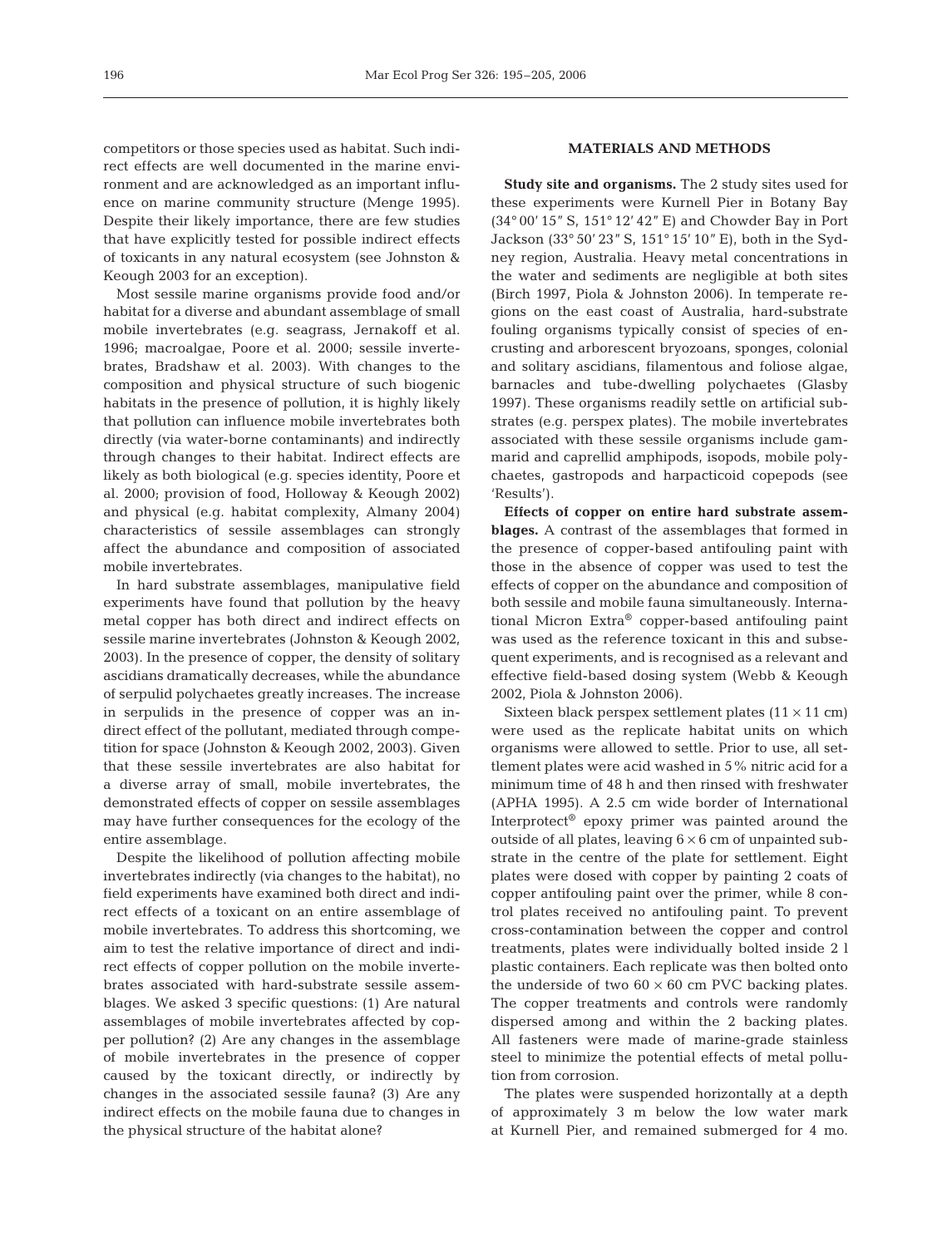The painted borders of copper paint and control primer were wiped with scourers every few weeks to remove developing biofilms and to ensure the continued release of copper ions. After 4 mo, the plates were collected using SCUBA. To minimise disturbance to the mobile fauna, one diver held the backing panel steady while a second diver carefully sealed a lid onto each 2 l container. The plates were therefore completely enclosed before being carefully extracted from the water and brought back to the lab. All organisms associated with the plates were preserved with 5% formaldehyde.

Samples were rinsed and passed through a 300 µm sieve to retain mobile invertebrates. Using a dissecting light microscope, all individuals were identified and counted within the following taxonomic groups: gammarid amphipods, caprellid amphipods, isopods, polychaetes, copepods, gastropods and ostracods. Once counted, samples were transferred to 70% ethanol for long-term storage. The abundance of sessile organisms on the plates was recorded as percentage cover for colonial ascidians and bryozoans, and as counts per plate for barnacles, serpulid worms and solitary ascidians. Barnacles were counted in 2 size classes; small (<4 mm) and large (>4 mm) due to very large number of recently recruited barnacles that did not take up a substantial amount of settlement space.

The difference in composition of mobile taxa between the copper and control treatments was visualised using an MDS ordination, and analysed using permutational multivariate analysis of variance (PERMANOVA; Anderson 2001, available at www.stat.auckland.ac.nz/ ~mja). Separate analyses were conducted with the sessile organisms to confirm predicted changes in habitat. The abundances of the most commonly collected taxa were contrasted between copper and control treatments with *t*-tests.

**Experimental manipulation of sessile assemblages.** The effects of copper on mobile invertebrates (see 'Results') could arise from direct effects of the water-borne copper or indirect effects mediated through changes to the sessile assemblages. To separate these direct and indirect effects of copper, we contrasted the effect of copper on mobile invertebrates that colonised the following 3 habitat treatments: (1) assemblages manipulated to resemble those found at polluted sites (2) assemblages manipulated to resemble those found at unpolluted sites, and (3) unmanipulated assemblages.

Thirty-six settlement plates  $(6 \times 6$  cm) were suspended horizontally under Kurnell Pier for 4 mo. During this time, habitat manipulations were made by selectively gardening organisms approximately every 2 wk to achieve a serpulid-dominated habitat (to simulate a polluted habitat), or an ascidian-dominated habitat (to simulate an unpolluted environment). There were 12 plates in each manipulated treatment, and 12 as an unmani-

pulated control. All habitat manipulations were done in the absence of copper. After 4 mo, when the sessile assemblages had established and there were clear differences between the habitat treatments, copper antifouling paint was added to half the plates within each habitat treatment. Individual plates were bolted onto a larger (11  $\times$  11 cm) plate, which was prepared as either a copper treatment using anti-fouling paint or as a control using epoxy primer (as described above). To prevent crosscontamination, each replicate was placed inside a 2 l plastic container and bolted onto one of 3 backing panels. Plates were maintained in a pool of local seawater to prevent desiccation during this procedure prior to their resubmergence. There were 6 replicate plates in each combination of the copper and habitat treatments. Treatments were randomly interspersed on backing plates.

After 5 d, the plates were collected and the mobile and sessile invertebrates counted using the procedures as described above; 5 d was found to be sufficient time for the colonisation of mobile invertebrates without changes in the cover of sessile organisms due to the presence of copper (see 'Results: Experimental manipulation of sessile assemblages'). The differences in the composition of mobile and sessile invertebrate taxa between the treatments were visualized by MDS ordination plots and analysed by a 2-factor PERMANOVA with copper and gardening treatments as fixed factors. The abundance of the most commonly collected mobile and sessile taxa were contrasted among treatments using 2-factor ANOVA.

**Effects of copper in artificial habitats.** Indirect effects of copper on the mobile fauna, mediated through changes to the sessile assemblages, could arise due to changes in the species composition of the sessile organisms, or simply changes to the physical structure of the habitat. To isolate whether the physical structure of habitat alone affects mobile fauna, we used artificial assemblages to mimic the physical structure of those assemblages found in polluted and unpolluted sites. The copper treatment was applied to each type of artificial habitat in a factorial design.

Artificial habitats that mimicked the serpulid-dominated habitats occurring at a polluted site were created by cutting up plastic into serpulid-sized fragments approximately  $(0.3 \times 2 \times 0.1 \text{ cm})$ , while ascidian-dominated habitats mimicking unpolluted sites were created with life-size plastic grapes and a few serpulid fragments. The habitat structure was consistent among replicates within each mimic treatment. Sixteen mimic habitats for each treatment were constructed on 6  $\times$ 6 cm perspex plates. The plates were each bolted onto  $11 \times 11$  cm plates, half treated with copper paint and half with epoxy primer as a control. There were 8 replicates for each combination of the habitat and copper treatments. Each plate was then placed inside 2 l con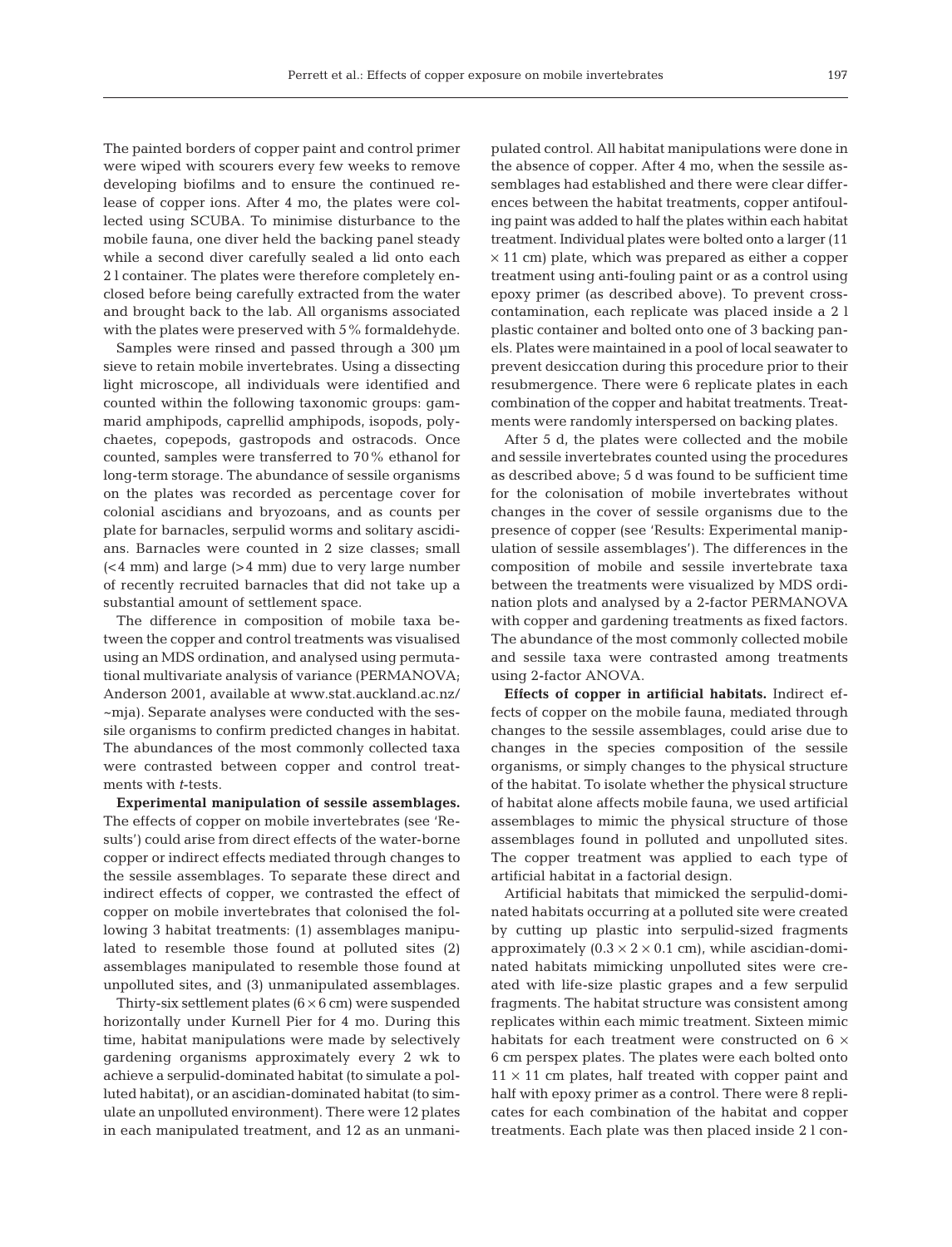tainers and deployed as described above. The panels were submerged in approximately 3 m of water from the shark net at Chowder Bay. This site enabled plates to be suspended vertically against a substrate containing a well-established assemblage of mobile and sessile invertebrates. Such placement is thought to mediate the rapid recruitment of mobile invertebrates (Glasby & Connell 2001). Pilot studies had shown relatively few mobile invertebrates colonising the artificial habitats at Kurnell Pier over short time scales.

After 2 wk, the plates were collected and the mobile invertebrates were counted using the procedures as described above. The duration of the experiment was longer than the 5 d exposure above as pilot studies had shown that a 5 d period was insufficient to attract large numbers of invertebrates to the artificial habitats. The differences in the composition of mobile taxa between the treatments were visualized by MDS ordination plots and analysed by a 2-factor PERMANOVA with copper and habitat as fixed factors. The abundances of the most commonly collected mobile taxa were contrasted among treatments using 2-factor ANOVA with copper and habitat as fixed factors.

**Statistical analyses.** Multivariate analyses were performed using PERMANOVA (Anderson 2001). The Bray-Curtis dissimilarity measure was used as the distance metric with 9999 permutations for the probability tests. Data for sessile organisms were standardised to equal abundance per sample as some variables were counts and others percentage cover. MDS ordination plots were created using Bray-Curtis similarities and the software Primer (Clarke & Warwick 1994). Univariate *t*-tests and ANOVA were performed using SYSTAT 10 (SPSS, 2000). Data were assessed for normality and homogeneity of variance using frequency histograms of residuals, and plots of residuals versus means, respectively. When required, arcsine (square-root), log, or square-root transformations were applied.

#### **RESULTS**

# **Effects of copper on entire hard substrate assemblages**

Contamination of hard substrate assemblages by copper caused the predicted changes in the composition of sessile (habitat forming) organisms (Fig. 1a, PERMA-NOVA, *F* = 5.25, df = 1,14, p < 0.001). Copper increased the number of serpulids  $(t = 2.34, df = 14, p = 0.035)$  and small barnacles  $(t = 2.69, df = 14, p = 0.018)$ , and reduced the cover of bryozoans  $(t = 1.19, df = 14, p = 0.005, arcsine$ transformed data) and the number of large barnacles  $(t=4.14, df=14, p=0.001)$ . On the copper-treated plates, the counts of solitary ascidians and cover of colonial



Fig. 1. MDS ordination contrasting invertebrate assemblages in the presence and absence of copper. Ordination of (a) sessile fauna based on counts per plate or percentage cover of all major taxonomic groups recorded, with data standardised to equal abundance per plate (stress  $= 0.03$ ); ordination of (b) mobile fauna based on counts per plate of major taxonomic groups (stress = 0.05). Both conducted with the Bray-Curtis similarity index

ascidians decreased in comparison to the control plates but these differences were not significant  $(t < 1.18$ , df =  $14$ ,  $p > 0.1$ ). Overall recruitment of sessile invertebrates was reduced in the presence of copper, with a greater area of the settlement plates bare (40% vs. 3% in controls,  $t = 4.18$ , df = 14, p < 0.001).

The composition of the mobile invertebrate assemblage associated with the sessile invertebrates varied between the copper and control treatments (Fig. 1b, PERMANOVA, *F* = 10.15, df = 1,14, p < 0.001). Gammarid amphipods were the most abundant mobile invertebrates, with almost half as many on the copper plates compared to the control plates (Fig. 2a, *t* = 3.70,  $df = 14$ ,  $p = 0.002$ . The abundance of mobile polychaete worms was also greatly reduced by the presence of copper (Fig. 2b,  $t = 3.41$ , df = 14, p = 0.004). In contrast, caprellid amphipods were more abundant on the copper treated plates than on the control plates (Fig. 2c,  $t = 3.12$ , df = 14,  $p = 0.008$ ). There were no treatment effects on the abundance of copepods and gastropods (Fig. 2d,e,  $t < 1.55$ , df = 14, p > 0.15).

#### **Experimental manipulation of sessile assemblages**

The selective removal of sessile organisms successfully created 2 distinct habitats in addition to the un-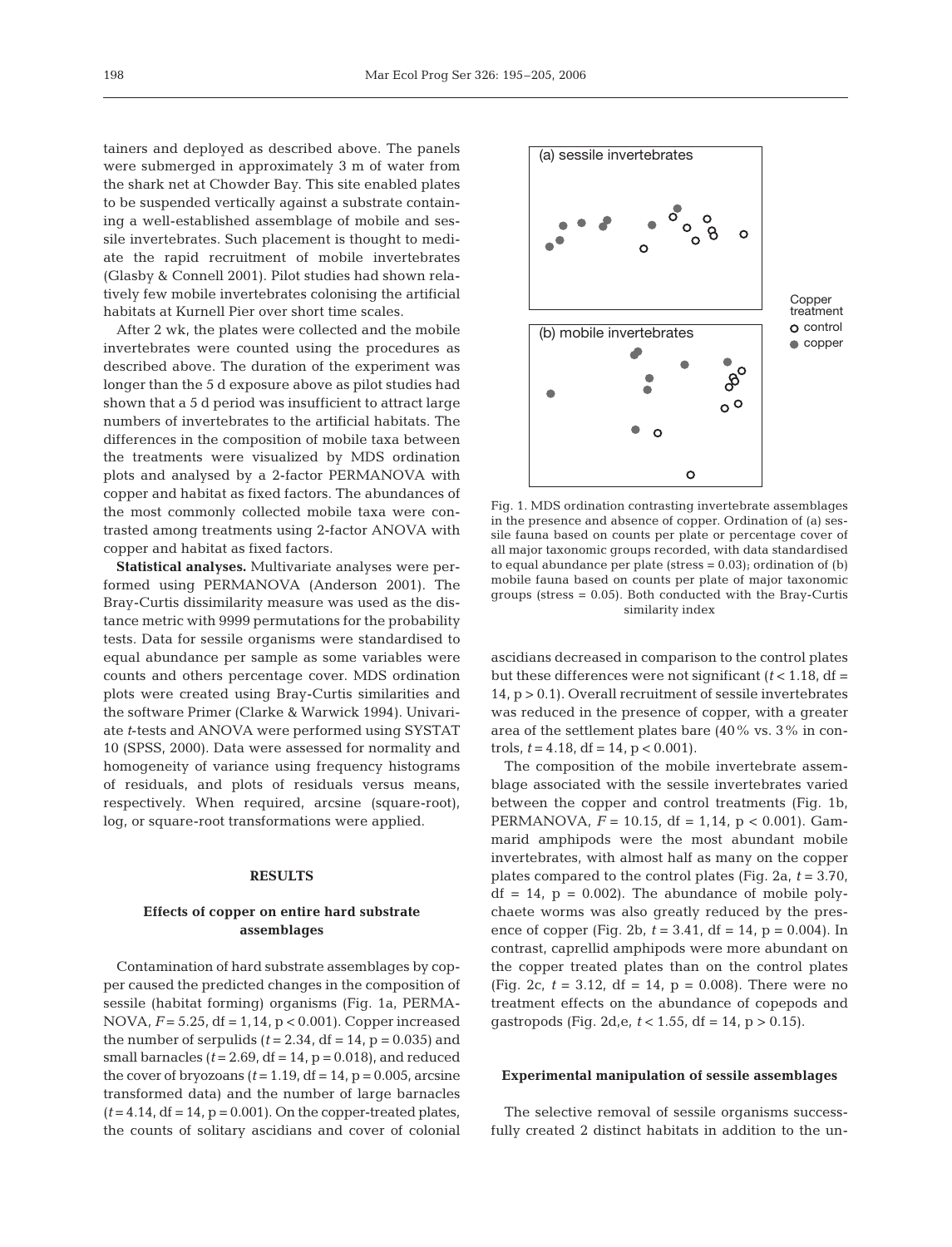

Fig. 2. Effect of copper on abundance of mobile invertebrates inhabiting sessile assemblages. Data are mean counts per plate (±SE) of: (a) gammarid amphipods, (b) polychaetes, (c) caprellid amphipods, (d) copepods and (e) gastropods (n = 8 per treatment)

manipulated control (Fig. 3a, Table 1, all levels of the habitat treatment differed in pairwise tests following PERMANOVA). The manipulations resulted in an abundance of serpulids in the serpulid-dominated

Table 1. Two-factor PERMANOVA contrasting the composition of (a) sessile invertebrates and (b) mobile invertebrates among habitat treatments in the presence or absence of copper (n = 6 per combination of treatments). Analysis of sessile fauna based on counts per plate or percentage cover of all major taxonomic groups recorded, with data standardised to equal abundance per plate. Analysis of mobile fauna based on counts per plate of major taxonomic groups with data squareroot transformed and using the Bray-Curtis dissimilarity index. \*Significant result  $(p < 0.05)$ 

| Source                    | df | $MS$ $F$          |                                   | (a) Sessile invertebrates (b) Mobile invertebrates<br>$MS$ $F$ |  |                                     |  |  |  |  |
|---------------------------|----|-------------------|-----------------------------------|----------------------------------------------------------------|--|-------------------------------------|--|--|--|--|
|                           |    |                   | <sup>n</sup>                      |                                                                |  |                                     |  |  |  |  |
| Copper                    |    | 1009.53 0.77 0.61 |                                   |                                                                |  | $1742.74$ 5.97 < 0.001 <sup>*</sup> |  |  |  |  |
| Habitat                   | 2  |                   | $8622.42 \quad 6.55 \quad 0.001*$ |                                                                |  | $1120.43$ 3.84 < 0.001 <sup>*</sup> |  |  |  |  |
| $Copper \times Habitat$ 2 |    | 885.47 0.67       | 0.79                              | $1473.73$ 5.05 < 0.001 <sup>*</sup>                            |  |                                     |  |  |  |  |
| Error                     | 30 | 1316.30           |                                   | 291.89                                                         |  |                                     |  |  |  |  |



Fig. 3. MDS ordination contrasting invertebrate assemblages in the presence and absence of copper across 3 habitat treatments; (1) ascidian dominated, (2) serpulid dominated, and (3) unmanipulated. Ordination of (a) sessile fauna based on counts per plate or percentage cover of all sessile major taxonomic groups recorded with data standardized to equal abundances per plate (stress = 0.07); ordination of (b) mobile fauna based on counts per plate of major taxonomic groups (stress = 0.08). Both ordinations conducted with Bray-Curtis similarity index

habitat approximately 5 times that of the controls (*F* = 28.56, df = 1,30,  $p < 0.001$ ). The habitat manipulation did not successfully increase the abundance of colonial ascidians in the ascidian-dominated habitat  $(F = 2.86)$ ,  $df = 1,30, p = 0.91$ . Solitary ascidians recruited in very low numbers and were not analysed. The 2 manipulated habitats had lower abundance of large barnacles (habitat treatment,  $F = 45.25$ , df = 1,30, p < 0.001) and a higher cover of bare space  $(F = 12.06, df = 1,30, p <$ 0.001) relative to the unmanipulated controls. The abundance of small barnacles and the percentage cover of bryozoans did not differ among the habitat treatments  $(F < 3.63$ , df = 1,30, p > 0.06). The 5 d expo-

> sure to copper at the end of this experiment caused no changes to the abundance of any sessile taxa (copper treatment,  $F < 0.32$ , df = 1,30, p > 0.58 for all tests). There were no significant interactions between the habitat and copper treatments with the exception of serpulids  $(F = 14.52, df = 1,28, p <$ 0.001). Tukey's post-hoc tests on the abundance of serpulids confirmed that short-term exposure to copper did not affect their abundance in any of the 3 habitats, and that they were significantly more abundant in the serpuliddominated than the ascidian-dominated habitat.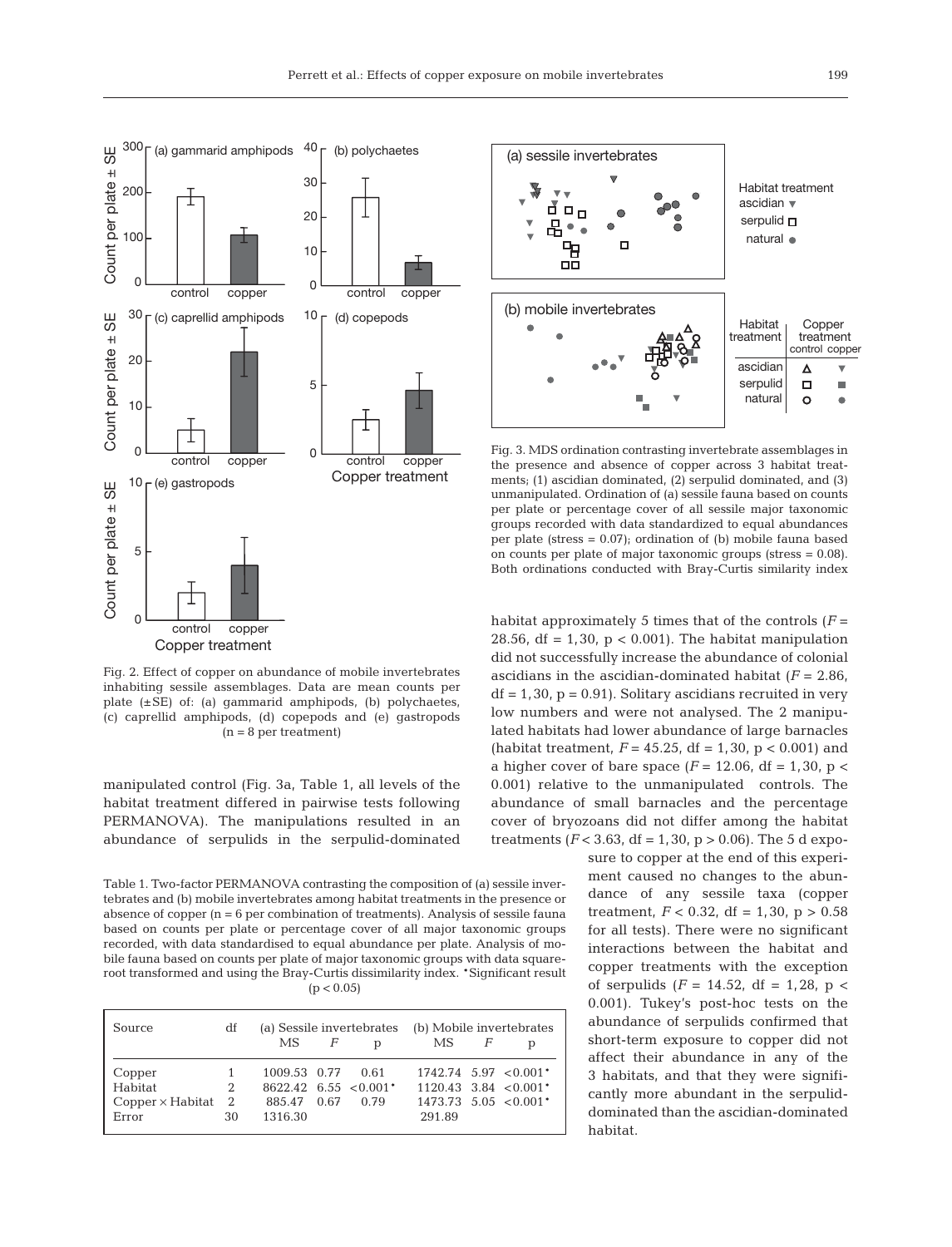The composition of the mobile invertebrate assemblage was strongly dependent on both habitat and the presence of copper, with the 2 factors interacting to determine assemblage structure (Fig. 3b, Table 1, all levels of the habitat treatment differed in pairwise tests following PERMANOVA) and the abundance of individual taxa (gammarid and caprellid amphipods, copepods, Fig. 4). Gammarid amphipods were the most abundant mobile invertebrates, with abundances



Fig. 4. Effect of copper on the abundance of mobile invertebrates across 3 habitat treatments; (1) ascidian dominated, (2) serpulid dominated, and (3) unmanipulated. Data are mean counts per plate  $(\pm SE)$  of: (a) gammarid amphipods, (b) caprellid amphipods, (c) copepods and (d) polychaetes ( $n = 6$  per treatment). For taxa displaying significant interaction between habitat and copper treatment, bars sharing the same letter do not differ significantly in Tukey's post-hoc tests

reduced in the presence of copper in the natural and ascidian-dominated habitats, but not the serpuliddominated habitat (Fig. 4a, Table 2a). In contrast, the abundance of caprellid amphipods was significantly higher in the presence of copper in the natural assemblage, and unaffected by copper in the 2 gardened assemblages (Fig. 4b, Table 2b). Copper reduced the abundances of copepods in the natural assemblage and had no effect in the 2 gardened assemblages (Fig. 4c, Table 2c). Neither habitat nor copper affected the abundance of mobile polychaete worms (Fig. 4d, Table 2d).

#### **Effects of copper in artificial habitats**

The artificial habitats were colonized by an abundant assemblage of mobile invertebrates. The composition of this assemblage was again strongly dependent on both habitat and the presence of copper. These factors, however, did not interact to determine assemblage structure (Fig. 5, Table 3). Gammarid amphipods were again the most abundant taxon, with lower abundance in the presence of copper (reduced by approximately 60%) and on the artificial serpulid habitat (Fig. 6a, Table 4a). The abundance of isopods was similarly affected by copper,



Fig. 5. MDS ordination contrasting mobile invertebrate assemblages in the presence and absence of copper in 2 artificial habitats. Habitats mimic either an ascidian-dominated habitat or a serpulid-dominated habitat. Ordination based on counts per plate of major taxonomic groups and conducted with Bray-Curtis similarity index (stress =  $0.09$ ) (n = 8 per treatment)

Table 2. Two-factor ANOVA contrasting abundance of (a) gammarid amphipods, (b) caprellid amphipods, (c) copepods, and (d) polychaetes among habitat treatments in the presence and absence of copper  $(n = 6$  per combination of treatments). Data for (a), (b) and (d) were log transformed \*Significant result ( $p < 0.05$ )

| Source                  |    | df (a) Gammarid amphipods (b) Caprellid amphipods |                |                                |      |                |                   |       | (c) Copepods |                    | (d) Polychaetes |      |      |  |
|-------------------------|----|---------------------------------------------------|----------------|--------------------------------|------|----------------|-------------------|-------|--------------|--------------------|-----------------|------|------|--|
|                         |    | MS -                                              | $\overline{F}$ | $\mathbf{D}$                   | MS.  | $\overline{F}$ | D                 | MS.   | F            | D                  | МS              | F    |      |  |
| Copper                  |    | 3.73                                              |                | $24.44 \le 0.001$ <sup>*</sup> | 0.01 | 0.02           | 0.89              | 46.69 |              | $14.37 \le 0.001*$ | 0.60            | 1.88 | 0.17 |  |
| Habitat                 |    | 0.34                                              | 2.21           | 0.13                           | 3.03 | 5.90           | $0.01*$           | 16.58 | 5.10         | $0.01*$            | 1.28            | 4.05 | 0.05 |  |
| $Copper \times Habitat$ |    | 0.77                                              | 5.01           | $0.01*$                        | 4.79 |                | $9.32 \le 0.001*$ | 82.69 |              | $25.44 \le 0.001*$ | 0.53            | 1.67 | 0.21 |  |
| Error                   | 30 | 0.15                                              |                |                                | 0.51 |                |                   | 3.25  |              |                    | 0.32            |      |      |  |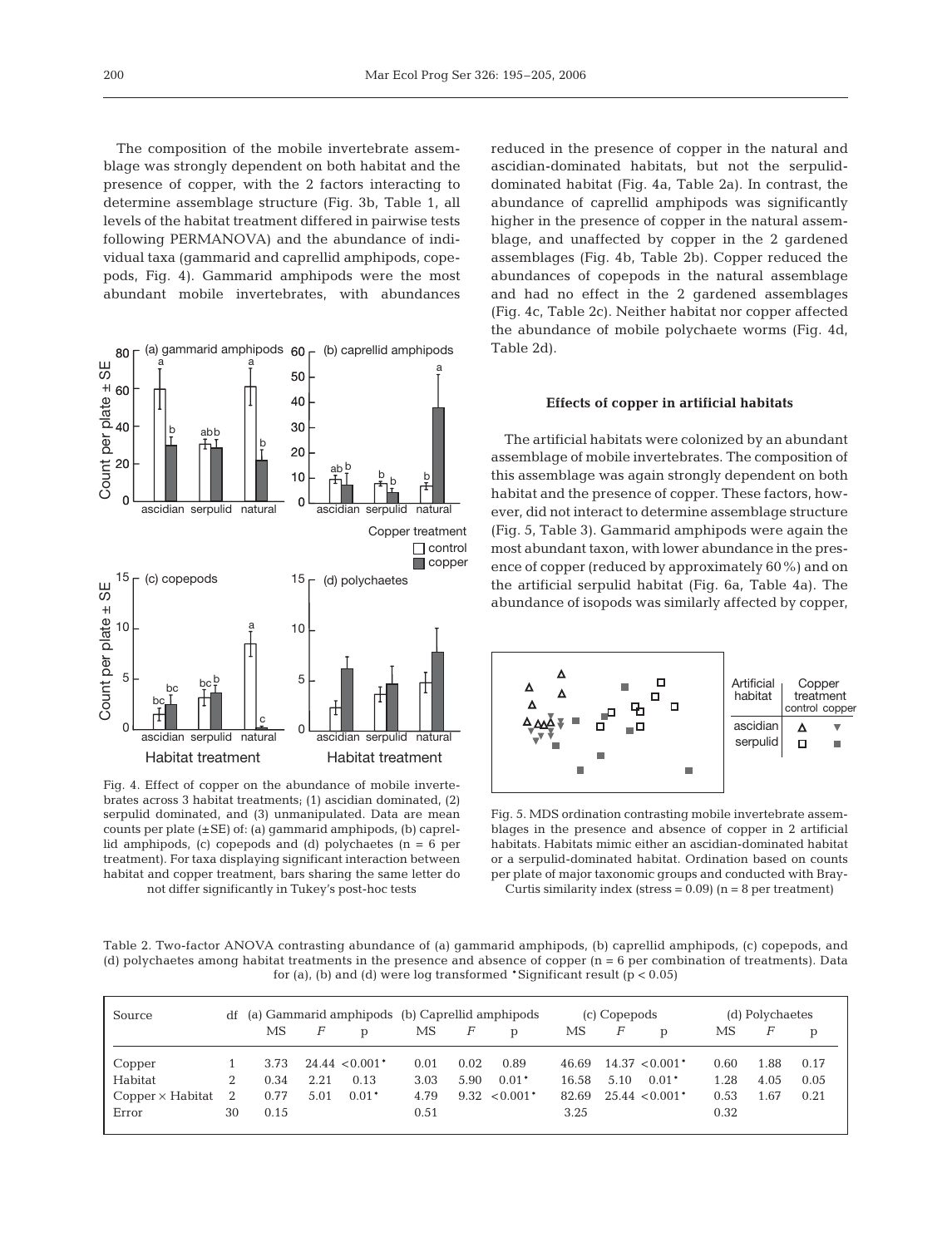but there were no differences between the 2 habitats (Fig. 6b, Table 4b). The copper and habitat treatments interacted to determine the abundance of copepods, with the 2 habitats only differing in the absence of

Table 3. Two-factor PERMANOVA contrasting composition of mobile invertebrates between artificial habitat treatments in the presence and absence of copper  $(n = 8$  per combination of treatments). Analysis based on counts per plate of major taxonomic groups with data square-root transformed and using the Bray-Curtis dissimilarity index. \*Significant result (p < 0.05)

| Source                  | df | MS.     | F     | р          |
|-------------------------|----|---------|-------|------------|
| Copper                  |    | 2771.02 | 17.83 | $< 0.001*$ |
| Habitat                 |    | 1135.89 | 7.31  | $< 0.001*$ |
| $Copper \times Habitat$ |    | 265.57  | 1.709 | 0.15       |
| Error                   | 8  | 155.37  |       |            |



copper (Fig. 6c, Table 4c). Gastropods and polychaetes were unaffected by copper, and both were more abundant on the mimic ascidian habitat than on the mimic serpulid habitat (Fig.6d,e, Table 4d,e).

# **DISCUSSION**

## **Effects of pollutants on mobile invertebrates**

This study is the first to reveal that pollution from water-borne copper alters the mobile invertebrate assemblages associated with hard substrates. Although many ecotoxicological studies have demonstrated that pollutants can affect mobile invertebrates, these studies have generally been confined to soft sediments (e.g. Stark 1998, Trannum et al. 2004) or single-species laboratory studies (e.g. Schratzberger et al. 2002). The



Table 4. Two-factor ANOVA contrasting abundance of (a) gammarid amphipods, (b) copepods, (c) isopods, (d) gastropods and (e) polychaetes between artificial habitat treatments in the presence and absence of copper (n = 8 per combination of treatments). Data for (a) were log transformed. \*Significant result (p < 0.05)

| Source                     | df | (a) Gammarid amphipods |      |                    | (b) Isopods |                | (c) Copepods                             |                                     |                | (d) Gastropods                      |      |      | (e) Polychaetes     |       |      |                 |
|----------------------------|----|------------------------|------|--------------------|-------------|----------------|------------------------------------------|-------------------------------------|----------------|-------------------------------------|------|------|---------------------|-------|------|-----------------|
|                            |    | МS                     | F    | $\mathbf{D}$       | MS.         | $\overline{F}$ | $\mathbf{D}$                             | МS                                  | $\overline{F}$ | p                                   | MS   | F    | D                   | МS    | F    | p               |
| Copper                     |    | 7.92                   |      | $53.91 \le 0.001*$ |             |                | $162 \quad 25.45 \le 0.001$ <sup>*</sup> |                                     |                | $892.53$ 63.21 < 0.001 <sup>*</sup> | 3.78 | 2.11 | 0.16                | 8.00  | 3.16 | 0.09            |
| Habitat                    |    | 7.24                   |      | $49.28 \le 0.001*$ | 12.5        | 1.96           | 0.17                                     |                                     |                | $371.28$ 26.29 < 0.001*             |      |      | 140.28 78.36<0.001* | 24.50 |      | $9.66$ $0.004*$ |
| $Copper \times$<br>Habitat |    | 0.06                   | 0.41 | 0.53               |             | 6.13 0.96      | 0.34                                     | $205.03$ 14.52 < 0.001 <sup>*</sup> |                |                                     | 0.78 | 0.44 | 0.51                | 2.00  | 0.79 | 0.38            |
| Error                      | 28 | 0.15                   |      |                    | 6.37        |                |                                          | 14.12                               |                |                                     | 1.79 |      |                     | 2.536 |      |                 |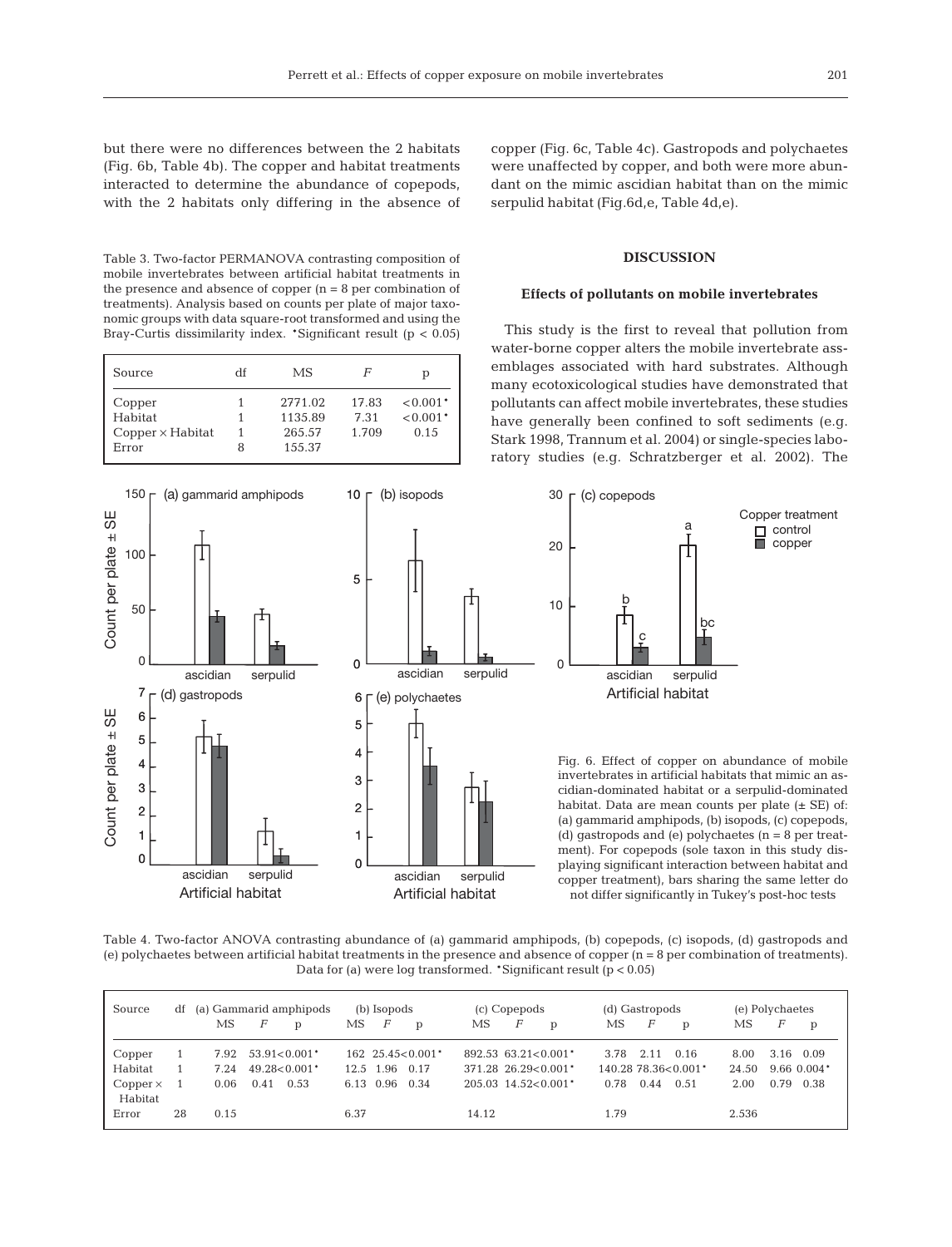marine assemblage investigated in this field study is characteristic of temperate, hard-substrate, shaded communities dominated by ascidians, bryozoans, barnacles and serpulids (Glasby & Connell 2001). The associated mobile assemblage was dominated by gammarid amphipods, with harpacticoid copepods, caprellid amphipods, gastropods and mobile polychaetes present in lower abundances. Complex interactions between the sessile and mobile communities greatly influenced the effect of pollution on the entire assemblage.

Ecotoxicological field studies on marine sessile communities have found that pollution dramatically alters community composition (e.g. Johnston & Keough 2002, 2003). In our study, the composition of the sessile marine assemblages was similarly affected by water-borne copper. Clean habitats were dominated by colonial ascidians and large barnacles, while polluted habitats were dominated by serpulids and small barnacles. This is remarkably consistent with the effect of copper pulses at a site in Port Philip Bay, Victoria, Australia (Johnston & Keough 2002). The compositional change in sessile fauna alters the structural complexity of the habitat with more uncolonised space present in polluted habitats.

In addition to changing the composition of sessile assemblages, exposure to copper dramatically altered the abundance of associated mobile invertebrates. Some mobile invertebrates were disadvantaged by copper pollution (gammarid amphipods and mobile polychaetes), some were advantaged by copper pollution (caprellid amphipods) while others showed no effect of copper pollution (gastropods). The range of effects of copper on different groups of mobile fauna cannot be explained by a single mechanism. Negative effects may be due to direct toxicity, or behavioural avoidance of contaminated sites (Wiklund et al. 2006). Many studies on single species have demonstrated the toxicity of copper to marine invertebrates, including amphipods (e.g. Reish 1993), copepods (e.g. Hall et al. 1997) and polychaetes (e.g. Rees 1983). While the concentration of copper ions released from the antifouling paint was not measured in this study, past analyses using a similar dosing technique found copper concentrations ranging between 7 and  $120 \,\mathrm{\upmu g}\,\mathrm{I}^{-1}$  (Webb & Keough 2002). The large range of values was due to variations in site and season, yet even the lowest values are high enough to cause chronic toxicity to a number of taxa, and acute toxicity to some extremely sensitive species (Hall & Anderson 1999). Behavioural avoidance of plates dosed with copper is also likely, with many studies showing that the epifauna associated with sessile marine organisms is highly mobile (e.g. Martin-Smith 1994, Poore 2004), Such mobility will allow animals to depart contaminated sites, or select against such sites when colonising new habitats. Differences among taxa in the direct responses to copper may relate to differential mobility, and/or sensitivity.

While caprellid amphipods are highly mobile (Martin-Smith 1994), and potentially able to avoid contaminated substrates, their abundance increased in the presence of copper. The positive response of caprellid amphipods indicates an indirect effect of copper and at least some tolerance to this metal. Tolerance to copper is achieved through various detoxification and excretory processes and has been observed in many marine invertebrates in the past, including crustaceans (Correia et al. 2002, Marsden & Rainbow 2004). We know of no ecotoxicological studies involving copper and caprellid amphipods. The response of some caprellid species to tributyltin has been studied, with their ability to degrade TBT suggested to be lower than that of gammarid amphipods (Ohji et al. 2002, 2005). Even if the caprellids studied here were tolerant of copper, it is unlikely that such a highly-toxic substance would directly benefit these species (Rygg 1985). Positive effects of toxic pollutants are far more likely to arise due to complex indirect effects.

Copper could indirectly affect mobile invertebrates through changes to the associations among mobile species, and via changes to the habitat. Negative correlations between the abundance of caprellid and gammarid amphipods in both the presence and absence of copper in the natural assemblages suggest interspecific competition between these taxa. Such associations between mobile fauna are poorly understood. While marine epifaunal assemblages can be food-limited in both algal (Edgar & Aoki 1993) and seagrass (Edgar 1990) systems, and thus may compete for food, there is as yet no strong evidence of competition between associated mobile invertebrates (Gunnill 1984, Poore et al. 2000).

# **Effects of pollution mediated through changes in habitat**

Biogenic habitats influence their associated mobile fauna both physically and biologically (Kelahar 2002), so any change in their composition or structure due to pollution is likely to influence the array of associated mobile organisms. The gardening and artificial habitat manipulations partitioned the effects of water-borne copper pollution from the indirect effects of habitat change. The gardening manipulation successfully created 2 distinct habitats. The gardened polluted habitat successfully mimicked copper polluted assemblages as it was dominated by serpulids (Johnston & Keough 2000, 2002). Serpulids are good colonisers but poor competitors (Kay & Keough 1981), so freeing up bare space often initiates a positive response from these organisms. The gardened unpolluted habitat was also dominated by similar species to those that naturally occur on shaded unpolluted hard-substrata (e.g. colo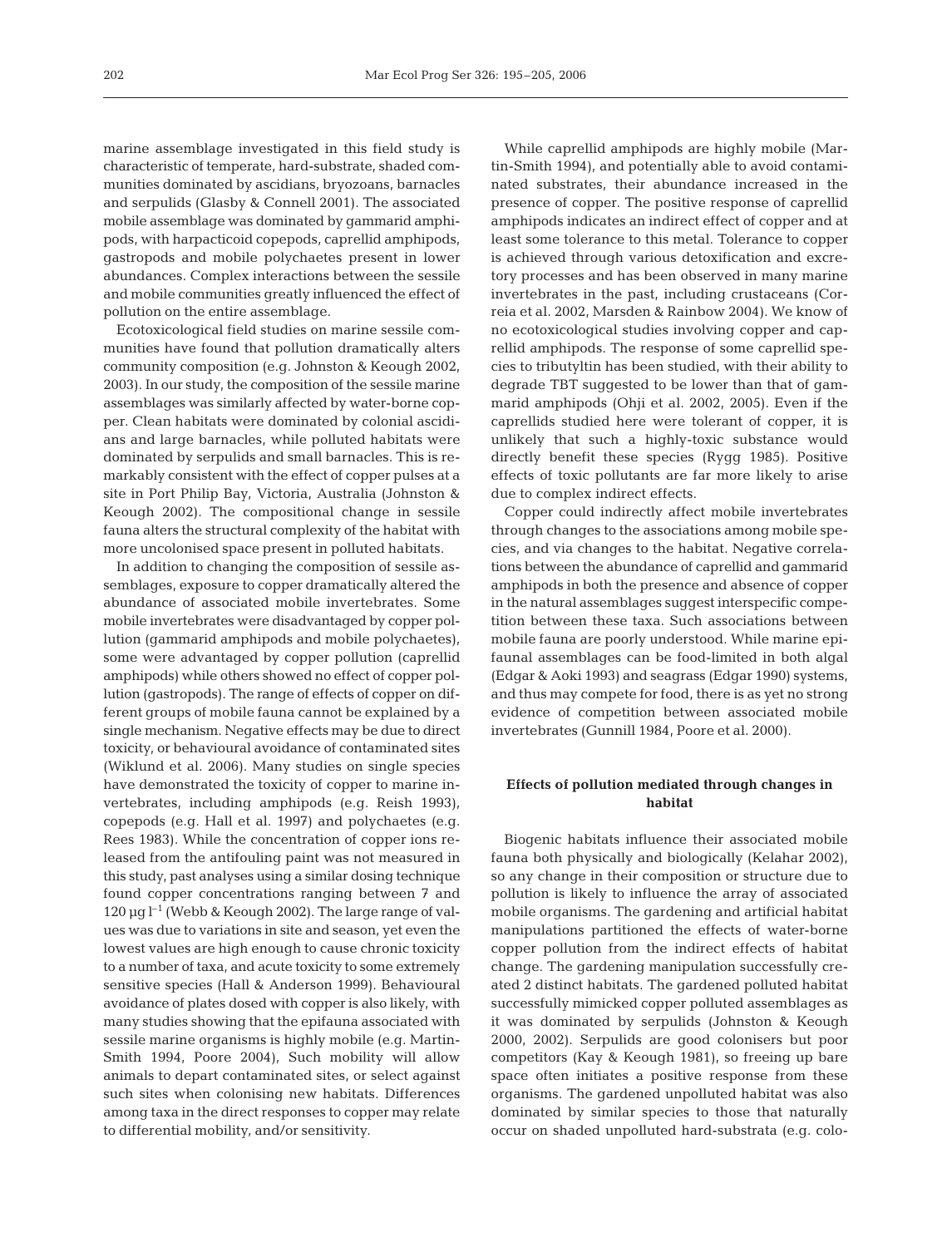nial and solitary ascidians; Johnston & Keough 2000, 2002).

Distinct assemblages of mobile invertebrates between the 2 gardened habitats revealed for the first time that copper pollution indirectly affects mobile fauna, with the indirect effects mediated through changes in habitat composition. Gammarid amphipods responded negatively to copper exposure directly as well as indirectly through pollution-induced habitat change. Such marked negative effects of pollution could have wide implications, as gammarids are highly abundant in most marine habitats in temperate Australia (e.g. algal beds and sponge beds, Poore et al. 2000) and are an important food source for many fish. Caprellid amphipods again displayed a positive response to the toxicant, with no evidence of an indirect effect mediated through habitat. Further work is required to explain the generally positive response of caprellids to this highly toxic substance. Species-level discrimination of such samples would aid in identifying tolerant species and contribute to a further understanding of community level responses to toxicants.

While the gardened habitats were made up of sessile species that are found in polluted and unpolluted sites, the gardening manipulation was unable to separate the physical and biological influence of habitats on their associated mobile invertebrates. The use of artificial habitats allowed a test of the importance of the physical structure of these habitats alone on the associated mobile invertebrates. While artificial habitats are only representative of their natural counterparts, they have been widely used to test hypotheses about the distribution of mobile invertebrates (e.g. Dean 1981, Edgar 1991, Kelahar 2002), due to their ease in providing replicate substrates of known physical structure (Glasby & Connell 2001). This is the first time that artificial habitats have been specifically designed to mimic polluted and unpolluted habitats. This habitat manipulation again demonstrated that the changes to habitat as expected from exposure to copper will strongly affect the associated mobile fauna. In this case, these indirect effects of pollution are clearly mediated through the physical structure of the habitat alone rather than its biological composition. Most taxa (gammarid amphipods, isopods, gastropods and polychaetes) were more abundant on the physical structure associated with unpolluted habitats. These results are consistent with many that demonstrate increased invertebrate abundance in habitats of greater structural complexity (e.g. Connolly 1997, Almany 2004).

In contrast to these taxa, copepods were most abundant in the artificial polluted habitat, but only in the absence of copper. The interactive effects of copper and habitat in determining animal abundance in this and the previous experiment highlight the complex effects of pollution on sessile marine communities. The effects of copper on gammarid and caprellid amphipods in the gardening experiment, and on copepods in both manipulative experiments, were dependent on habitat types. Differences in the responses of taxa across experiments also indicate that toxicant effects are not easily predicted in field conditions.

# **CONCLUSIONS**

Copper-based antifouling paint dramatically altered the abundance and composition of hard-substrate fouling assemblages characteristic of ports and harbours in temperate regions. These assemblages are commonly exposed to antifouling paints through shipping traffic and following the banning of tributyltin, the use of copper-based antifouling paints is set to increase (IMO 2001). The direct and indirect effects of copper demonstrated in this study can potentially be observed in a large proportion of ports and harbours in temperate regions of the world. This has broad implications, as mobile invertebrates are a significant component of local biodiversity and an important source of food for many species of fish.

The prevalence of interactions between a toxicant and its receiving habitat emphasises the complexities of natural systems and highlights the need for manipulative field ecotoxicological studies to clarify the actual effects of pollution on natural marine systems. Without field studies, indirect effects of pollutants can be neither detected nor understood (DeAngelis 1996, Johnston & Keough 2003). The complex effects of copper on hard-substrate assemblages and their associated mobile invertebrates, as detailed in this study, suggest that there will be indirect effects of disturbances such as pollution in other habitats where mobile fauna are associated with biogenic habitats. There is a diverse array of mobile fauna associated with a host of biogenic habitats including macroalgae (e.g. Poore et al. 2000), seagrass beds (e.g. Edgar 1992) and mussel beds (Chapman et al. 2005). The protection of this component of marine biodiversity requires an understanding of both the direct impacts of pollution and the indirect effects resulting from changes to the biogenic habitats on which they depend.

*Acknowledgements.* We thank B. Cumbo, C. Barclay, K. Monro, N. Hill, R. Piola, D. Roberts, K. Dafforn and K. Stuart for assistance in the field, and K. Monro and I. Suthers for comments that have improved this manuscript. We are grateful to L. Hughes for her assistance in the development of artificial assemblages, and to K. Gotham for providing access to Caltex Pier. This research was supported by Australian Research Council Discovery Projects DP0556372 to A.G.B.P. and DP0452495 to E.L.J.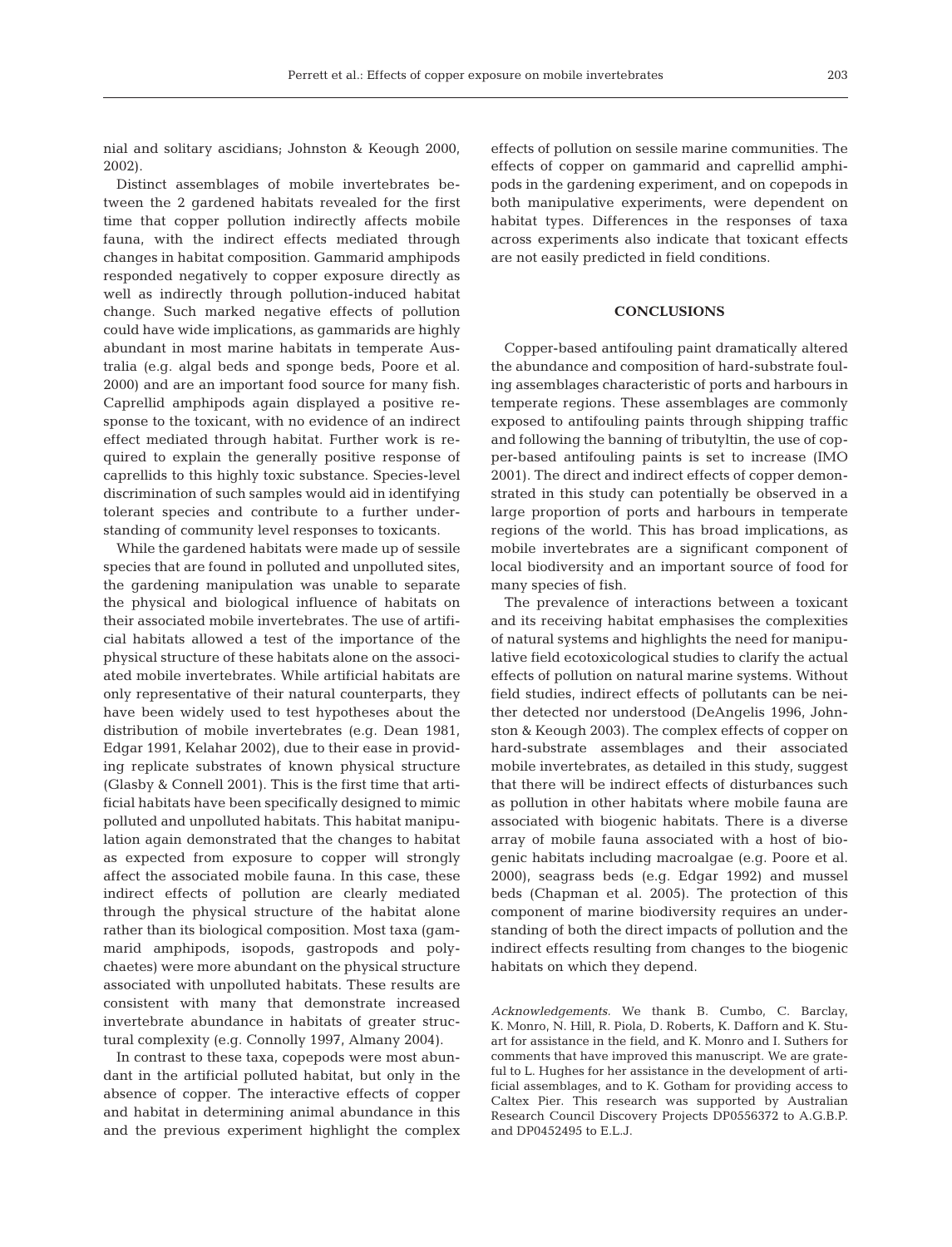### LITERATURE CITED

- Almany GR (2004) Does increased habitat complexity reduce predation and competition in coral reef fish assemblages? Oikos 106:275–284
- Anderson MJ (2001) A new method for non-parametric multivariate analysis of variance. Aust Ecol 26:32–46
- ANZECC (Australian and New Zealand Environment and Conservation Council), ARMCANZ (Agriculture and Resource Management Council of Australia and New Zealand) (2000) Australian and New Zealand guidelines for fresh and marine water quality, Vol II. Aquatic ecosystems rationale and background information. Australian and New Zealand Environment and Conservation Council, Canberra
- APHA (American Public Health Association) (2005) Standard methods for the examination of water and wastewater, 21st edn. American Public Health Association, Washington, DC
- Birch GF (1997) Sediment-bound metallic contaminants in Sydney's estuaries and adjacent offshore, Australia. Estuar Coast Shelf Sci 42:31–44
- Bradshaw C, Collins P, Brand AR (2003) To what extent does upright sessile epifauna affect benthic biodiversity and community composition? Mar Biol 143:783–791
- Chapman MG, People J, Blockley D (2005) Intertidal assemblages associated with natural *Corralina* turf and invasive mussel beds. Biodivers Conserv 14:1761–1776
- Clarke KR, Warwick RM (1994) Change in marine communities: an approach to statistical analysis and interpretation. Plymouth Marine Laboratory, Plymouth
- Connolly RM (1997) Differences in composition of small, motile invertebrate assemblages from seagrass and unvegetated habitats in a southern Australian estuary. Hydrobiologia 346:137–148
- Correia AD, Livingstone DR, Costa MH (2002) Effects of water-borne copper on metallothionein and lipid peroxidation in the marine amphipod *Gammarus locusta*. Mar Environ Res 54:357–360
- Dean TA (1981) Structural aspects of sessile invertebrates as organising forces in an estuarine fouling community. J Exp Mar Biol Ecol 53:163–180
- DeAngelis DL (1996) Indirect effects: concepts and approaches from ecological theory. In: Baird DJ, Maltby L, Greig-Smith PW, Douben PET (eds) Ecotoxicology: ecological dimensions. Chapman & Hall, London, p 25–41
- Edgar GJ (1990) Population regulation, population dynamics and competition amongst mobile epifauna associated with seagrass. J Exp Mar Biol Ecol 144:205–234
- Edgar GJ (1991) Distribution patterns of mobile epifauna associated with rope fibre habitats within the Bathurst Harbour estuary, southwestern Tasmania. Estuar Coast Shelf Sci 33:589–604
- Edgar GJ (1992) Patterns of colonization of mobile epifauna in a Western Australian seagrass bed. J Exp Mar Biol Ecol 157: 225–246
- Edgar GJ, Aoki M (1993) Resource limitation and fish predation: their importance to mobile epifauna associated with Japanese *Sargassum*. Oecologia 95:122–133
- Glasby TM (1997) Analysing data from post-impact studies using asymmetric analysis of variance; a case study of epibiota on marinas. Aust J Ecol 22:448–459
- Glasby TM, Connell SD (2001) Orientation and position of substrata have large effects on epibiotic assemblages. Mar Ecol Prog Ser 214:127–135
- Gunnill FC (1984) Differing distributions of potentially competing amphipods, copepods and gastropods among spec-

imens of the intertidal alga *Pelvetia fastigata*. Mar Biol 82: 277–291

- Hall LW, Anderson RD (1999) A deterministic ecological risk assessment for copper in European saltwater environments. Mar Poll Bull 38:207–218
- Hall L, Anderson RD, Killanbrent JV, Lewes L, Traexler K (1997) Acute and chronic toxicity of copper to the estuarine copepod *Eurytemora affinis*: Influence of organic complexation and speciation. Chemosphere 35:1567–1597
- Holloway MG, Keough MJ (2002) An introduced polychaete affects recruitment and larval abundance of sessile invertebrates. Ecol Appl 12:1803–1823
- IMO (International Maritime Organisation) (2001) International conference on the control of harmful anti-fouling systems for ships, adoption of the final act of the conference and any instruments, recommendations and resolutions resulting from the work of the conference. International Maritime Organisation, IMO Headquarters, London
- Jernakoff P, Brearley A, Nielsen J (1996) Factors affecting grazer-epiphyte interactions in temperate seagrass meadows. Oceanogr Mar Biol Annu Rev 34:109–162
- Johnston EL, Keough MJ (2000) Field assessment of the effects of timing and frequency of copper pulses on settlement of sessile marine invertebrates. Mar Biol 137:1017–1029
- Johnston EL, Keough MJ (2002) Direct and indirect effects of repeated pollution events on marine hard substrate assemblages. Ecol Appl 12:1212–1228
- Johnston EL, Keough MJ (2003) Competition modifies the response of organisms to toxic disturbance. Mar Ecol Prog Ser 251:15–26
- Kay AM, Keough MJ (1981) Occupation of patches in the epifaunal communities on pier pilings and the bivalve *Pinna bicolor* at Edithburg, South Australia. Oecologia 48: 123–130
- Kelaher BP (2002) Influence of physical characteristics of coralline turf on associated macrofaunal assemblages. Mar Ecol Prog Ser 232:141–148
- Kimball KD, Levin SA (1985) Limitations of laboratory bioassays: the need for more ecosystem level testing. Bioscience 35:165–171
- Lewis AG, Cave WR (1982) The biological importance of copper in oceans and estuaries. Oceanogr Mar Biol Annu Rev 20:471–495
- Luoma SN (1996) The developing framework of marine ecotoxicology: pollutants as a variable in marine ecosystems? J Exp Mar Biol Ecol 200:29–55
- Marsden ID, Rainbow PS (2004) Does the accumulation of trace metals in crustaceans affect their ecology -- the amphipod example? J Exp Mar Biol Ecol 300:373–408
- Martin-Smith KM (1994) Short-term dynamics of tropical macroalgal epifauna: patterns and processes in recolonisation of *Sargassum fissifolium*. Mar Ecol Prog Ser 110: 177–185
- Menge BA (1995) Indirect effects in marine rocky intertidal interaction webs: patterns and importance. Ecol Monogr 65: 21–74
- Ohji M, Takeuchi I, Takahashi S, Tanabe S, Miyazaki N (2002) Differences in the acute toxicities of tributyltin between the Caprellidae and the Gammaridea (Crustacea: Amphipoda). Mar Pollut Bull 44:16–24
- Ohji M, Arai T, Miyazaki N (2005) Acute toxicity of tributyltin to the Caprellidae (Crustacea: Amphipoda). Mar Environ Res 59:197–201
- Piola RF, Johnston EL (2006) Differential tolerance to metals among populations of the introduced bryozoan *Bugula neritina*. Mar Biol 148:997–1010